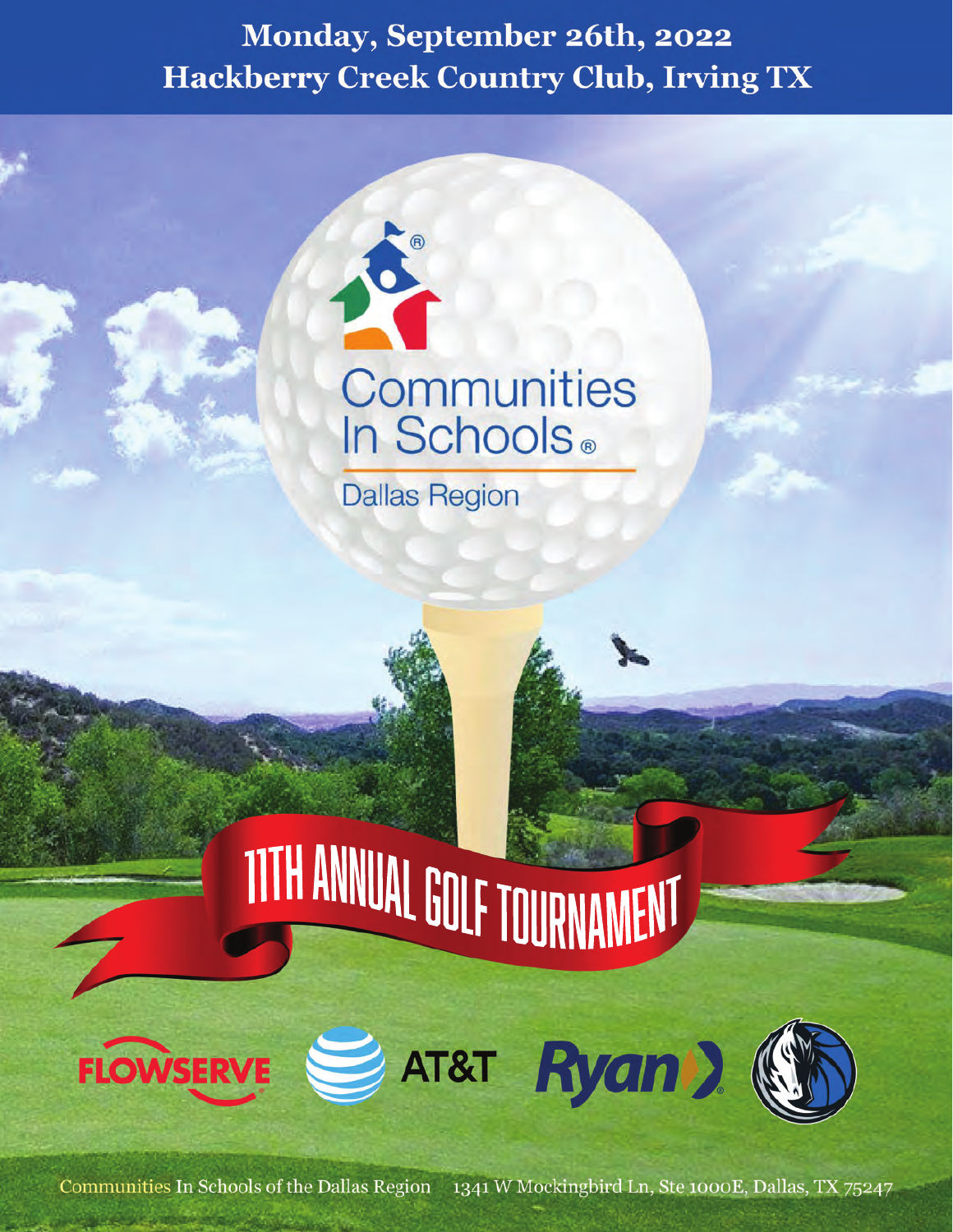

## *Sponsorship Level Opportunities & Benefits*

#### **Title Sponsor: \$50,000**

- Full-page event program ad and 6 special tee signs
- **Up to 2 teams (or 8 players) in tournament**
- Named in press release, event materials and social media
- Sponsor photo opportunity prior to event
- Event signage including one company-provided banner
- Opportunity to include giveaway items in player packages
- Check presentation ceremony at the awards banquet
- Invitation to Communities In Schools of the Dallas Region campus & related social media push
- Opportunity to speak during opening/closing ceremonies
- Special Title recognition by Communities In Schools of the Dallas Region during tournament activities
- Other recognition opportunities tailored to Title Sponsor

#### **Presenting Sponsor: \$30,000 Diamond Sponsor: \$20,000**

- Full-page event program ad and 6 special tee signs
- **Up to 2 teams (or 8 players) in tournament**
- Named in press release, event materials and social media
- Sponsor photo opportunity prior to event
- Event signage including one company-provided banner
- Opportunity to include giveaway items in player packages
- Check presentation ceremony at the awards banquet
- Invitation to Communities In Schools of the Dallas Region campus & related social media push
- Opportunity to speak during opening/closing ceremonies
- Other recognition opportunities tailored to Presenting Sponsor

- 1/2 page event program ad and 4 tee signs
- **Up to 2 teams (or 8 players) in tournament**
- Named in press release, event materials and social media
- Sponsor photo opportunity prior to
- Event signage including one company-provided banner
- Opportunity to include giveaway items in player packages
- Check presentation ceremony at the awards Banquet

#### **Platinum Sponsor: \$12,500**

- 1/2 page event program ad and 4 tee signs
- **Up to 6 players in tournament**
- Named in press release, event materials and social media
- Sponsor photo opportunity prior to event
- Event signage including one company-provided banner
- Opportunity to include giveaway items in layer packages
- Check presentation ceremony at the awards banquet
- Invitation to Communities In Schools of the Dallas Region campus & related social media push

#### **Gold Sponsor: \$6,500**

- 1/3 page event program ad and 4 tee signs
- **1 team (or up to 4 players) in tournament**
- Named in press release, event materials and social media
- Opportunity to include giveaway items in player packages
- Invitation to Communities In Schools of the Dallas Region campus & related social media push

#### **Silver Sponsor: \$3,000**

- 1/4 page event program ad and 2 tee signs
- **2 players in tournament** • Named in event materials and social media
- Invitation to Communities In Schools of the Dallas Region campus & related social media push

#### **Bronze Sponsor: \$1,000**

- 1 tee sign
- Named in event materials



*"Flowserve is proud of the role that we have played in growing the event to where it is today"*

*-Lars E. Rosene Vice President, Corporate Communications & Public Affairs of Flowserve*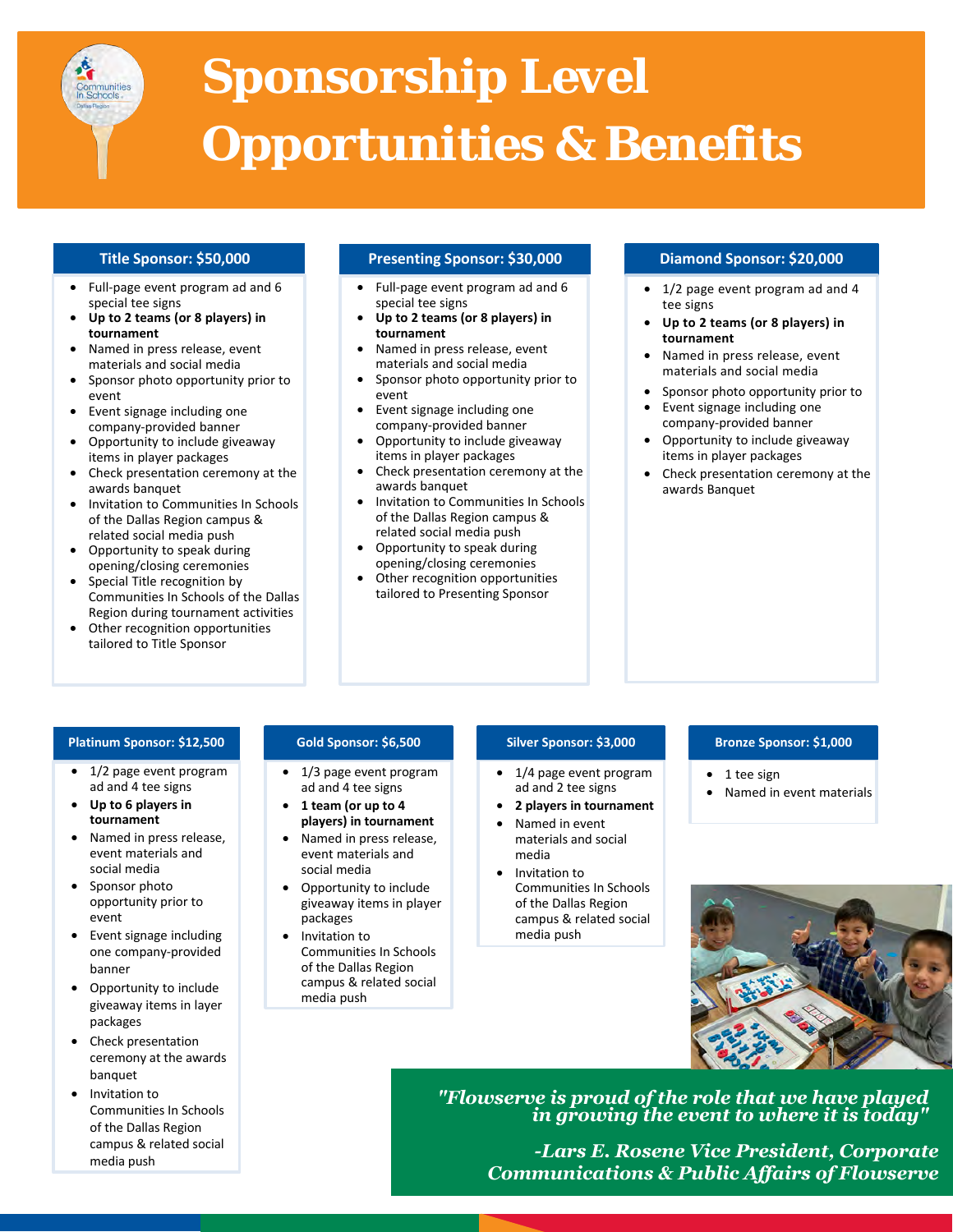

 **\$20,000:** Diamond Sponsor **\$3,000:** Silver Sponsor

#### **Sponsorship Level Opportunities:**

**These sponsorships include team and/or individual player options.**

- **\$50,000:** Title Sponsor **\$12,500:** Platinum Sponsor
- **\$30,000:** Presenting Sponsor
- **\$6,500:** Gold Sponsor
- **\$1,500:** Individual Sponsor
- 
- **Promotional Sponsorship Opportunities:**

**These sponsorships provide added recognition, but do not include teams or individual players.**

|                               | □ \$3,500: Golfer Gift Sponsor - Level A □ \$2,500: Golfer Gift Sponsor - Level B | $\Box$ \$1,500: Golfer Gift Sponsor – Level C |
|-------------------------------|-----------------------------------------------------------------------------------|-----------------------------------------------|
| $\Box$ \$1,500: Lunch Sponsor | □ \$1,000: Beverage Cart Sponsor                                                  | □ \$750: Hole-In-One Sponsor                  |
| □ \$2,000: Dinner Sponsor     | □ \$250: Golf Cart Sponsor                                                        | □ \$250: Hole Sponsor                         |
| □ \$1,000: Bronze Sponsor     | □ \$500: Play-It-Forward Sponsor                                                  |                                               |

#### **Support a Student Fund:**

**Help us support our students this year with a gift to the golf tournament:** 

**\$500:** Sponsor a student for a year **\$250:** Sponsor a student for a semester

#### **Sponsor Information:**

**By signing below, I agree to pay the selected amount for sponsoring the 2022 Communities In Schools of the Dallas Region Golf Tournament.**

| Sponsor Name:<br>(as will appear on printed materials) |                                                                             | Contact<br>Name: (if<br>applicable) |                |
|--------------------------------------------------------|-----------------------------------------------------------------------------|-------------------------------------|----------------|
| Address:                                               |                                                                             |                                     |                |
|                                                        | State:                                                                      | Zip:                                |                |
| Phone:                                                 | Email:                                                                      |                                     |                |
| Signature:                                             |                                                                             | Date:                               |                |
| <b>Billing Options:</b>                                |                                                                             |                                     |                |
| $\Box$ My check is enclosed.                           | $\Box$ Please use my credit card.                                           | $\Box$ Please invoice me.           |                |
| Name on Card:                                          | Card Number:                                                                |                                     |                |
| Exp. Date:                                             | Security Code:                                                              | Signature:                          |                |
|                                                        | Please return by August 5th. Recognition in digital media begins 4/15/2022. |                                     | O <sub>2</sub> |





**Communities In Schools of the Dallas Region, Inc.** 1341 W Mockingbird Ln, Ste 1000E, Dallas, TX 75247 www.cisdallas.org/golf